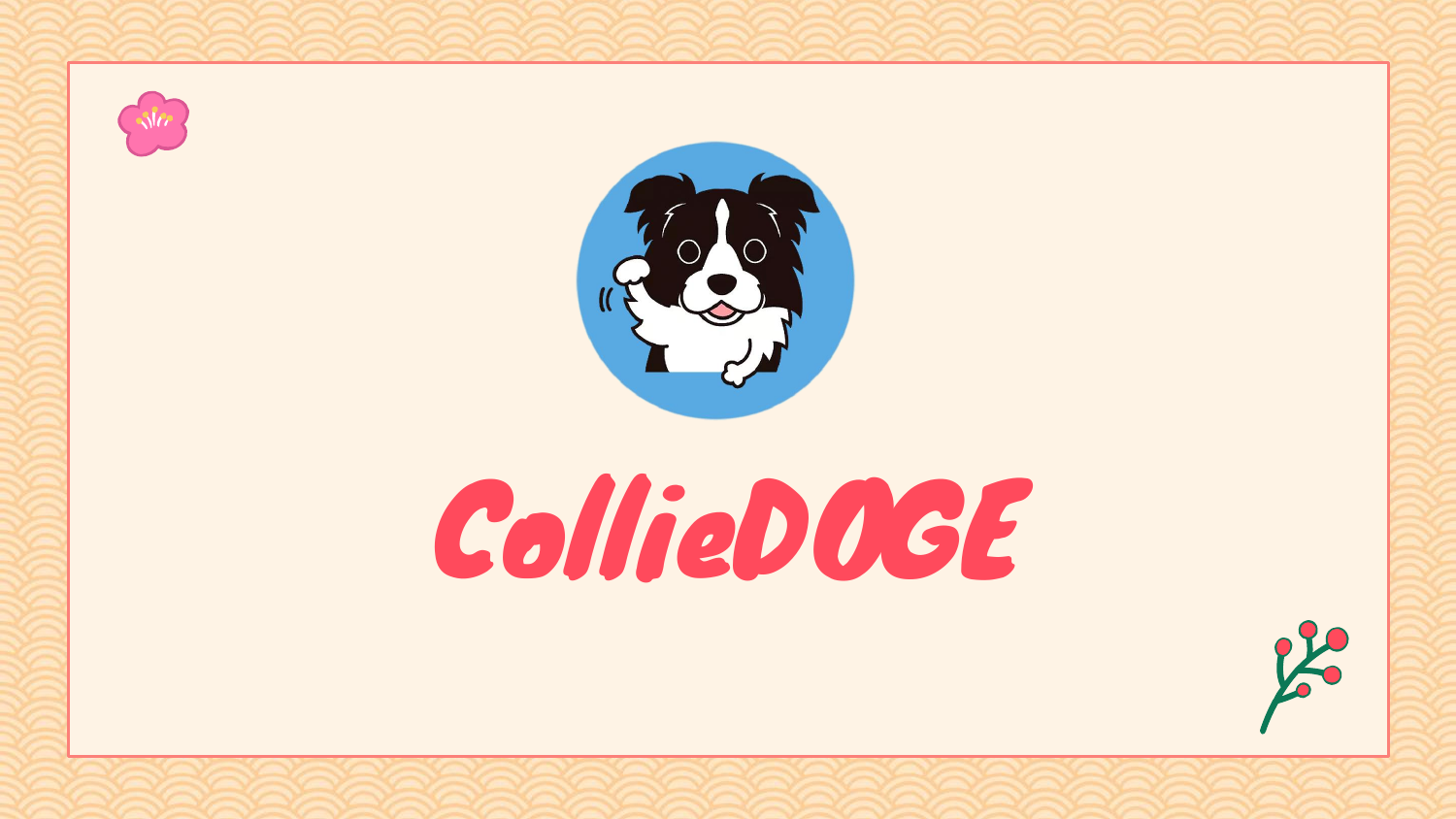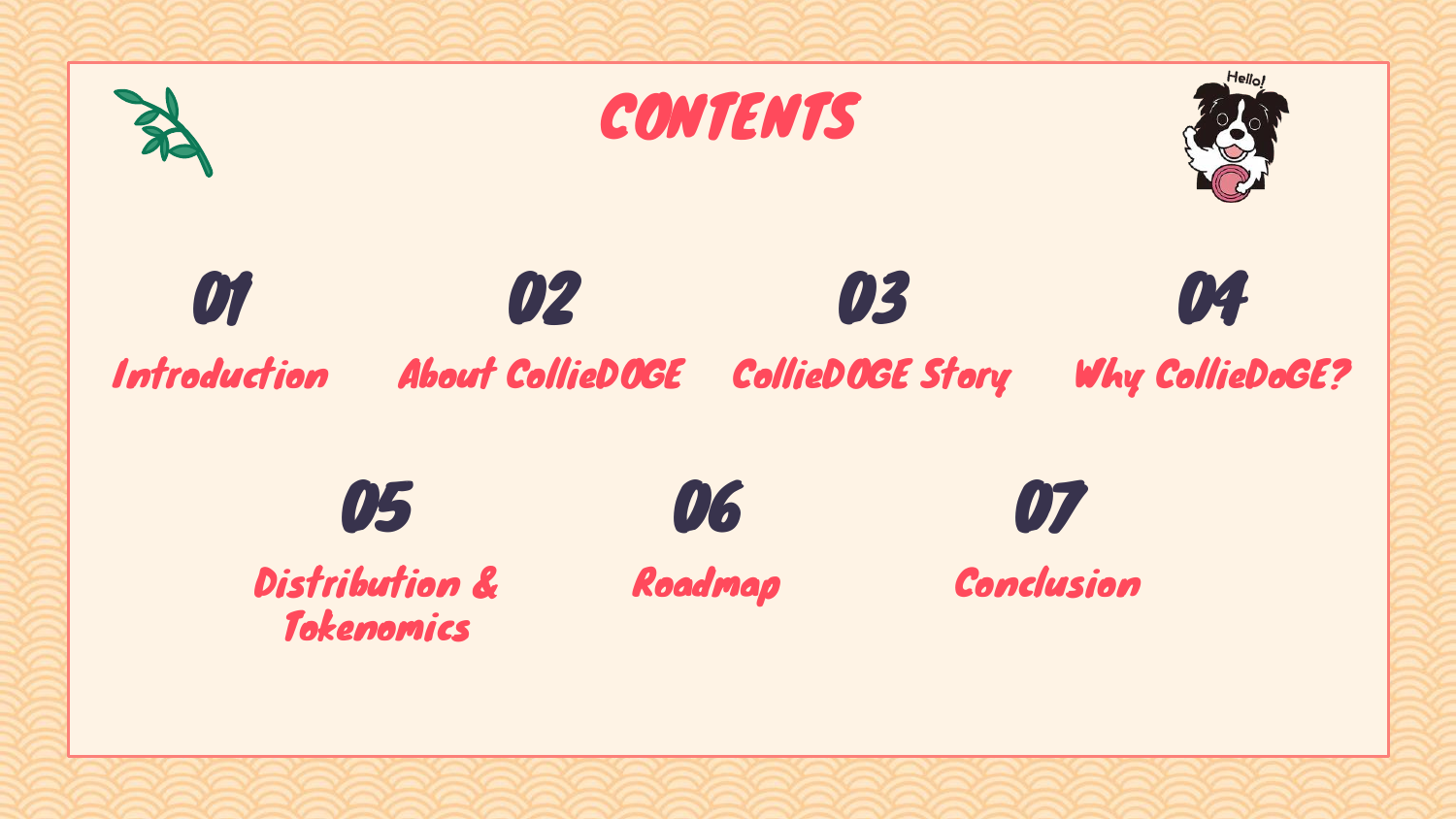



BlockChain Technology is a brilliant innovation on the internet. Traditionally, a server stores all types of data in a centralized place, which is subject to major security risks. The developers of BlockChain technology established a system that disperses the data storage across computers around the globe. The security of this system is unparalleled, which is why the CollieDOGE development team decided to build a currency that runs on a BlockChain network. The CollieDOGE token is unlike anything else the BlockChain world has ever seen. Through the development of new technology and marketing, CollieDOGE will become the future currency on earth. This WhitePaper will convey the clear and concise vision for the CollieDOGE token, the story, the additional technology that the development team of CollieDOGE will bring, the specific distribution of the token and a detailed timeline / roadmap of the project.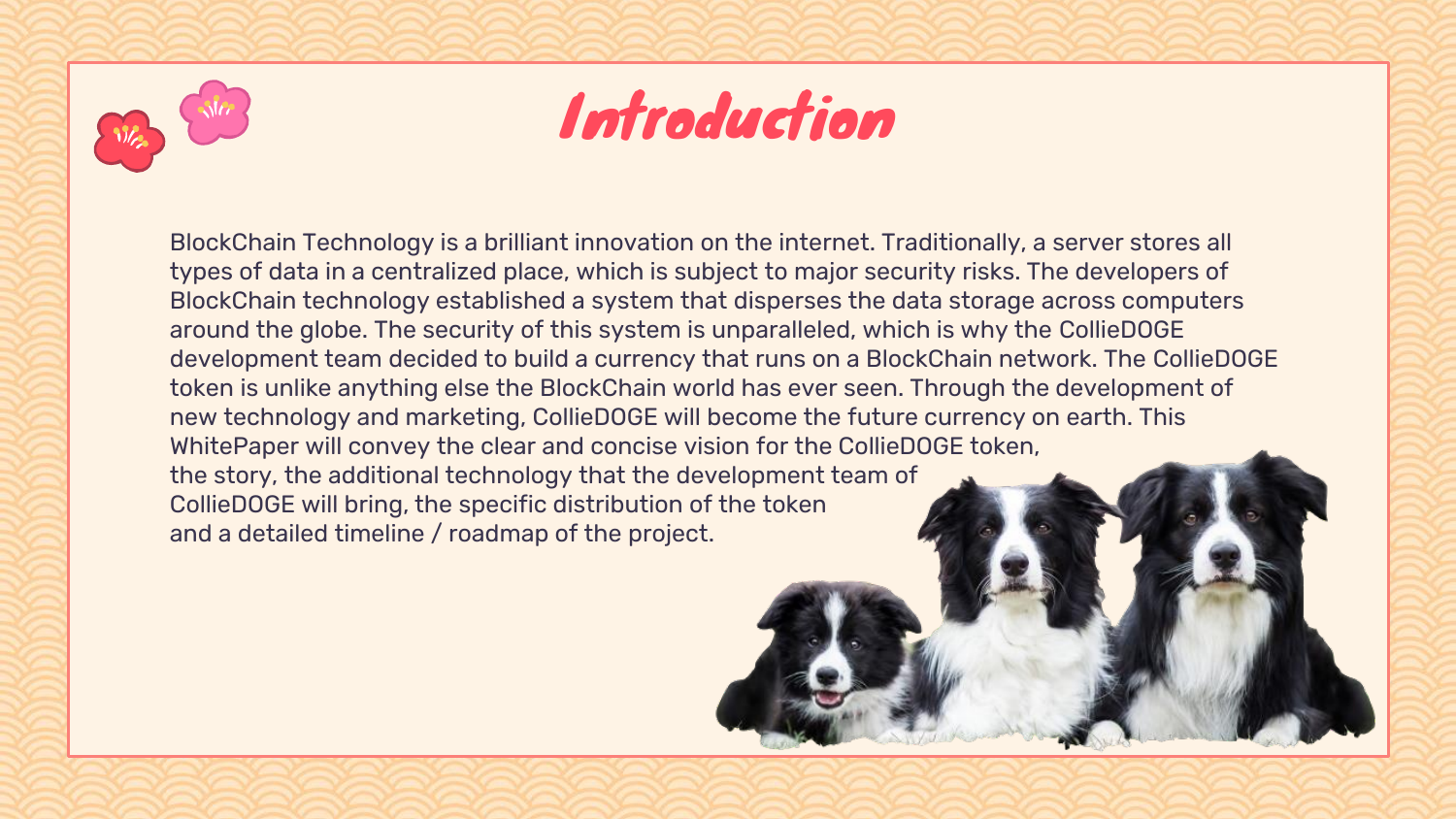

## About CollieDOGE





CollieDOGE was developed by an experienced team composed of entrepreneurs, dApp developers, marketers, charitable leaders, and financial experts. It is the perfect mix of business and charity with a clear and concise roadmap to disrupting the world of Cryptocurrency.



The token was designed to support large volumes of investors and generate healthy returns for participants. Each trade also automatically adds liquidity on Pancakeswap leading to an everincreasing price floor of CollieDOGE. This means that even if every single CollieDOGE holder sells, the price will not go to zero.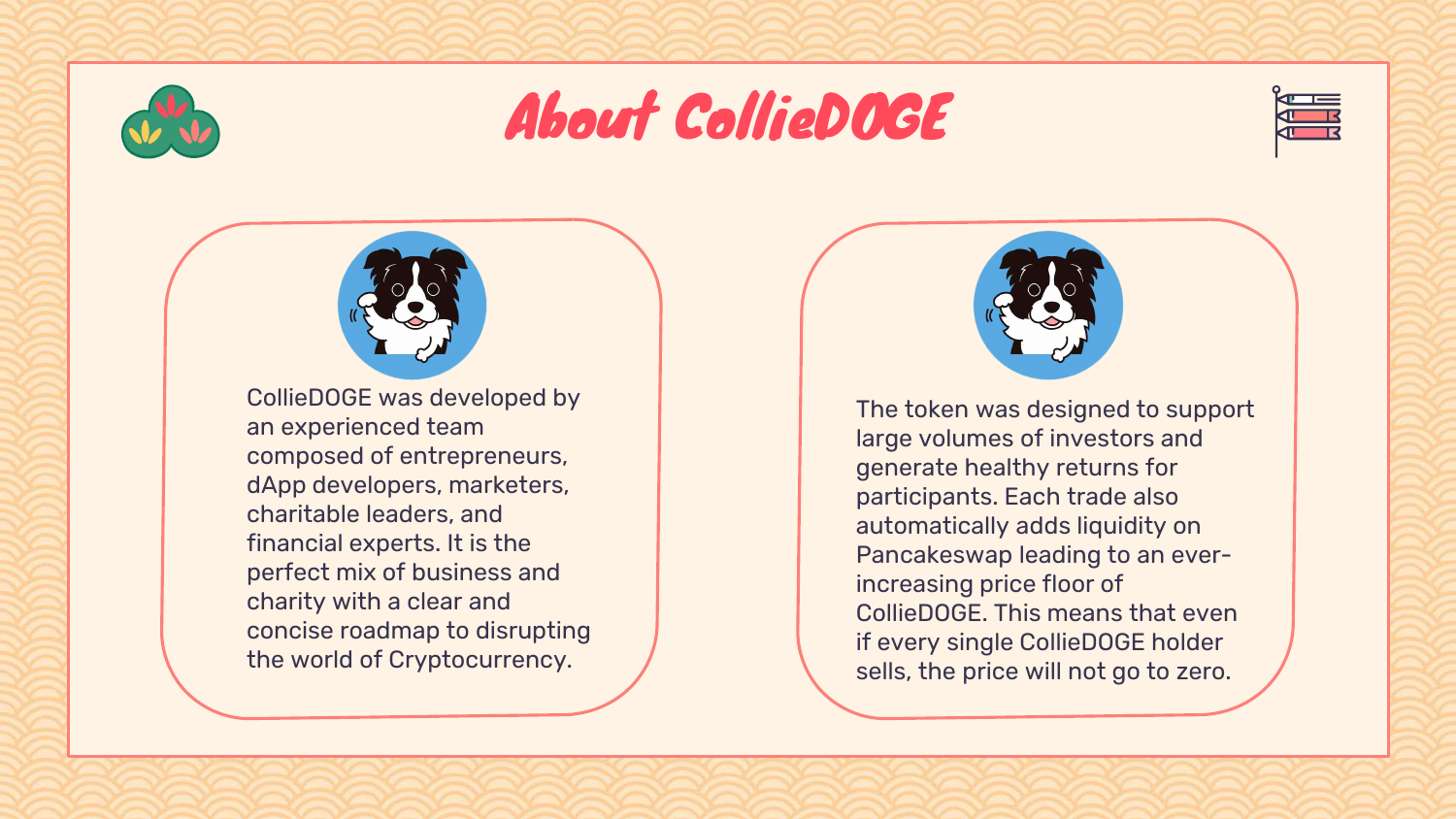



There's an old joke in the sport of dogs about a man who was thinking of sending his Border Collie to a well-respected handler for some training. The punch line being, of course, that the man should leave the dog at home and go himself. Ironically, therein lies more truth than was intended. Border Collies have been bred for hundreds of years with a single goal in mind: improved herding ability. Because of this, they are high-drive, high-energy dogs that move faster than the speed of gossip. Unmatched in brains, instinct, and endurance, they can do just about anything—and do it superbly. Someone once said they are so smart they can pick your pockets clean and leave you smiling about it. Picking pockets may be a good side gig, but their day job is "premier sheepdog." They are the working stiffs of the herding world, and they live it morning til night.

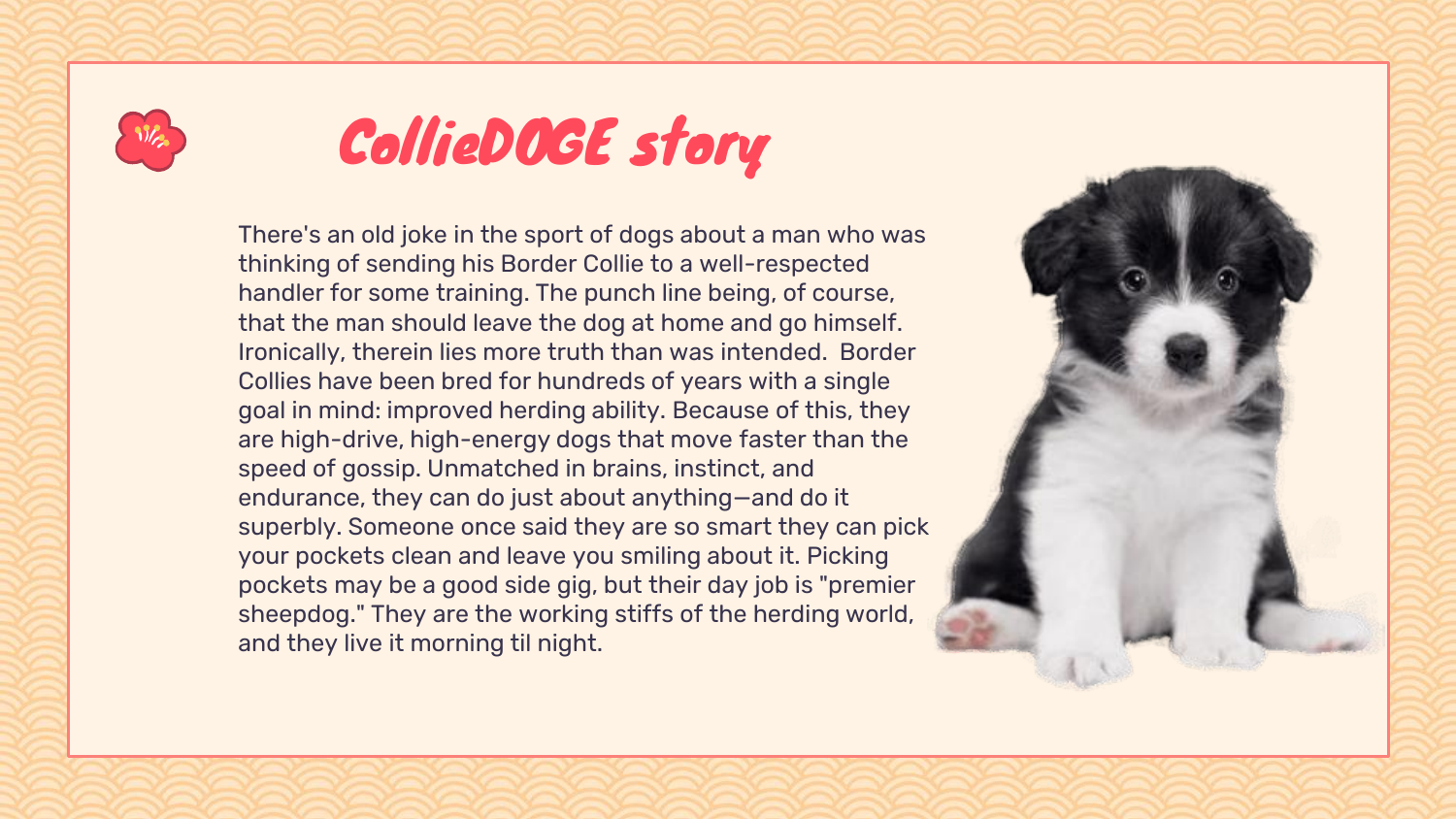## Why CollieDOGE?



CollieDOGE solves three major problems in the current market of currency: CollieDOGE has much faster transactional speeds in comparison to Bitcoin. It cannot be hacked or stolen through cyber attacks, and it is completely managed by computers, thereby eliminating the possibility for human error. In addition to these major technological improvements, it is optimal for investors and is specifically designed to bring holders a return on their initial investment. Additionally, investors will gain tokens over time just by holding CollieDOGE. Lastly, the team behind CollieDOGE is working hard every day to improve technology and bring new holders to the token.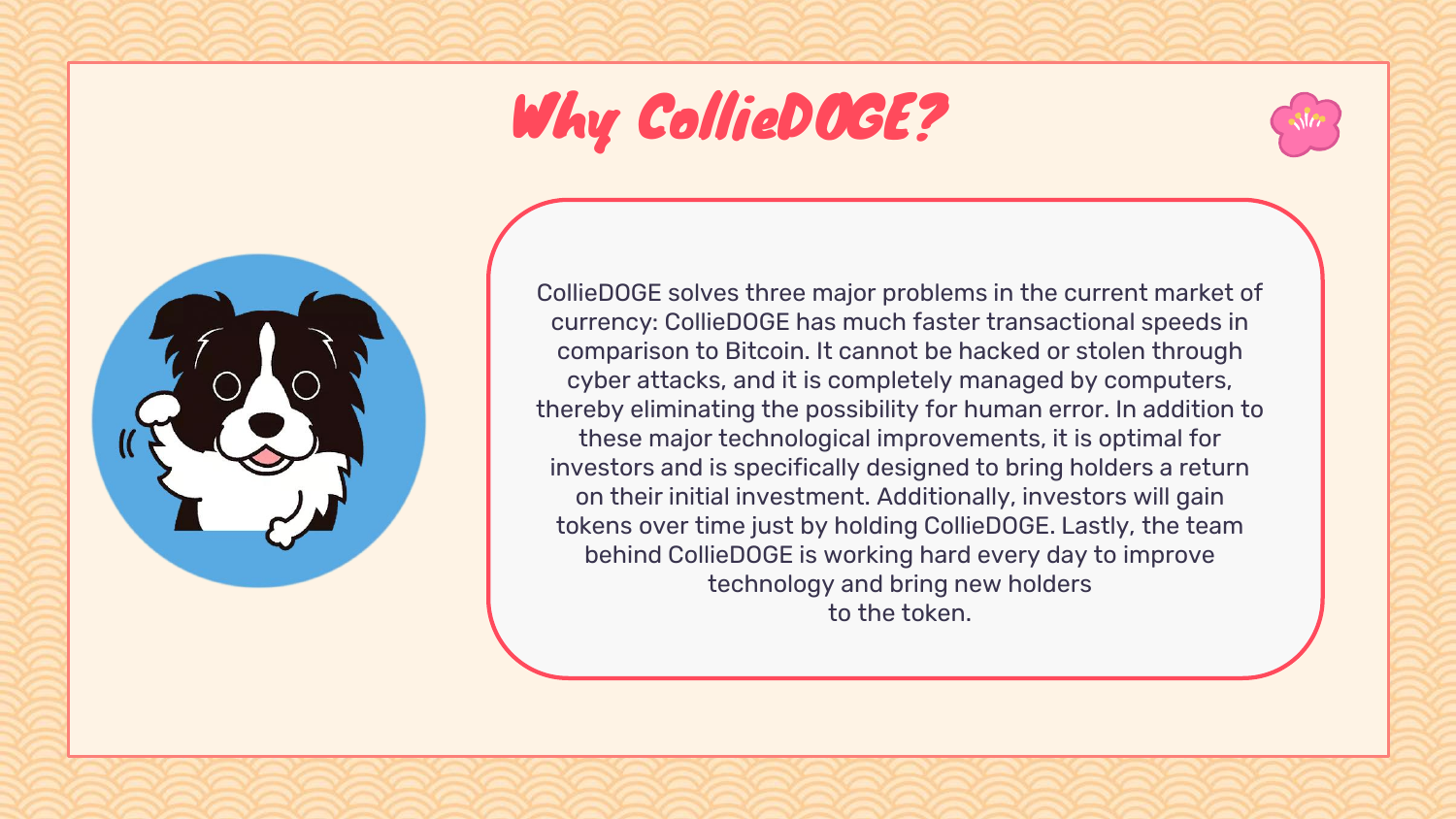





## Total: 1,000,000,000,000,000 #CollieDOGE

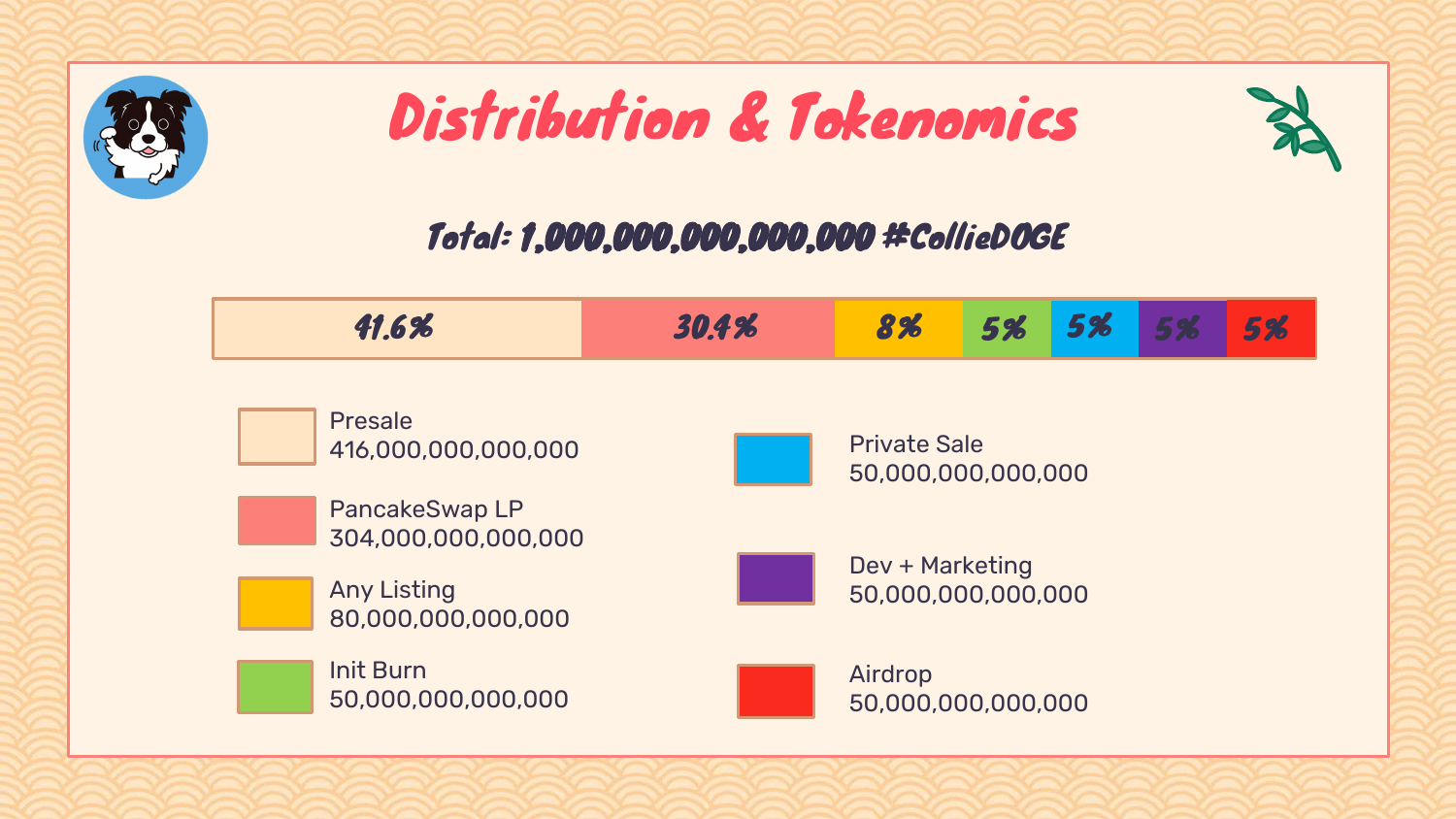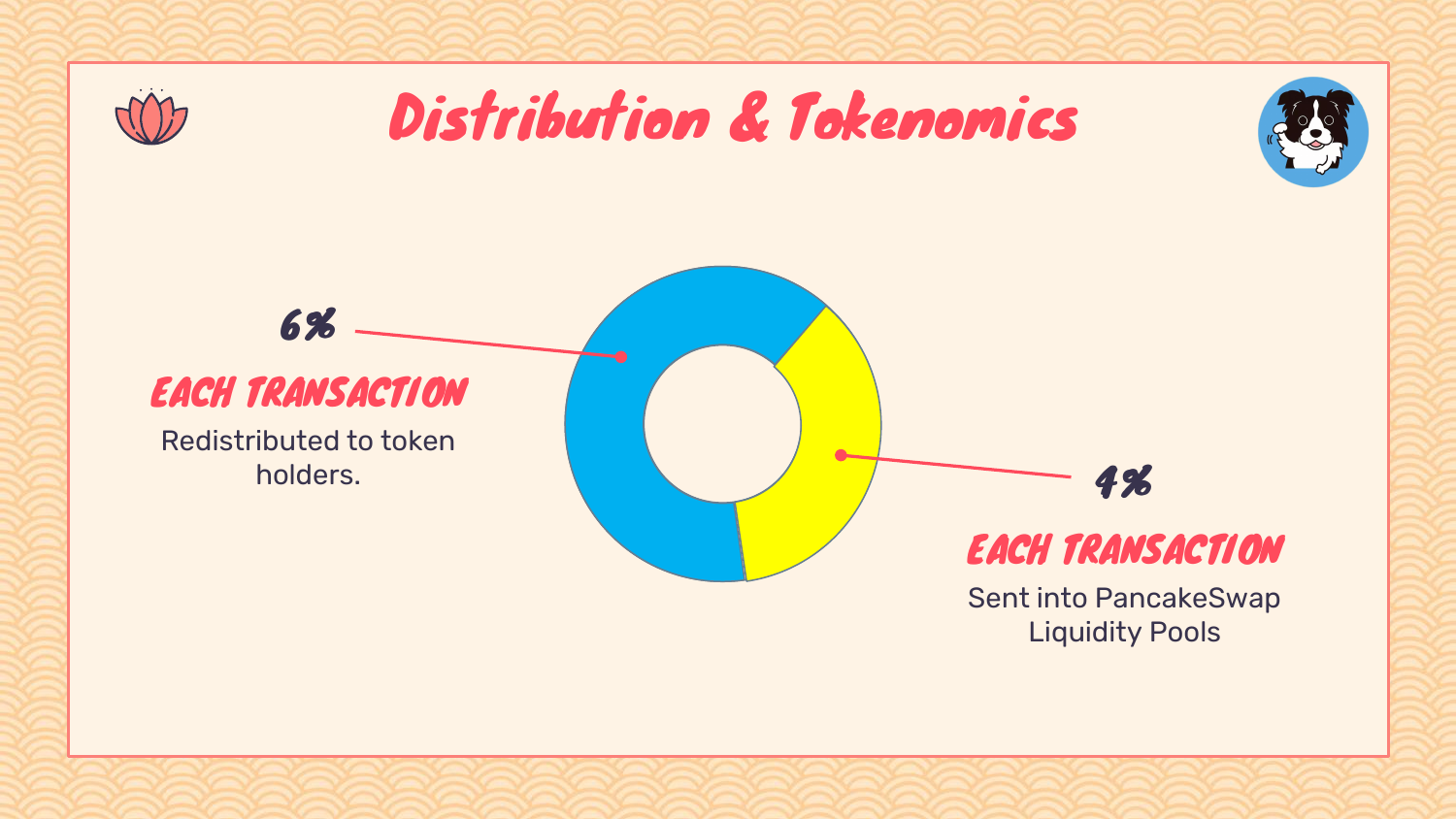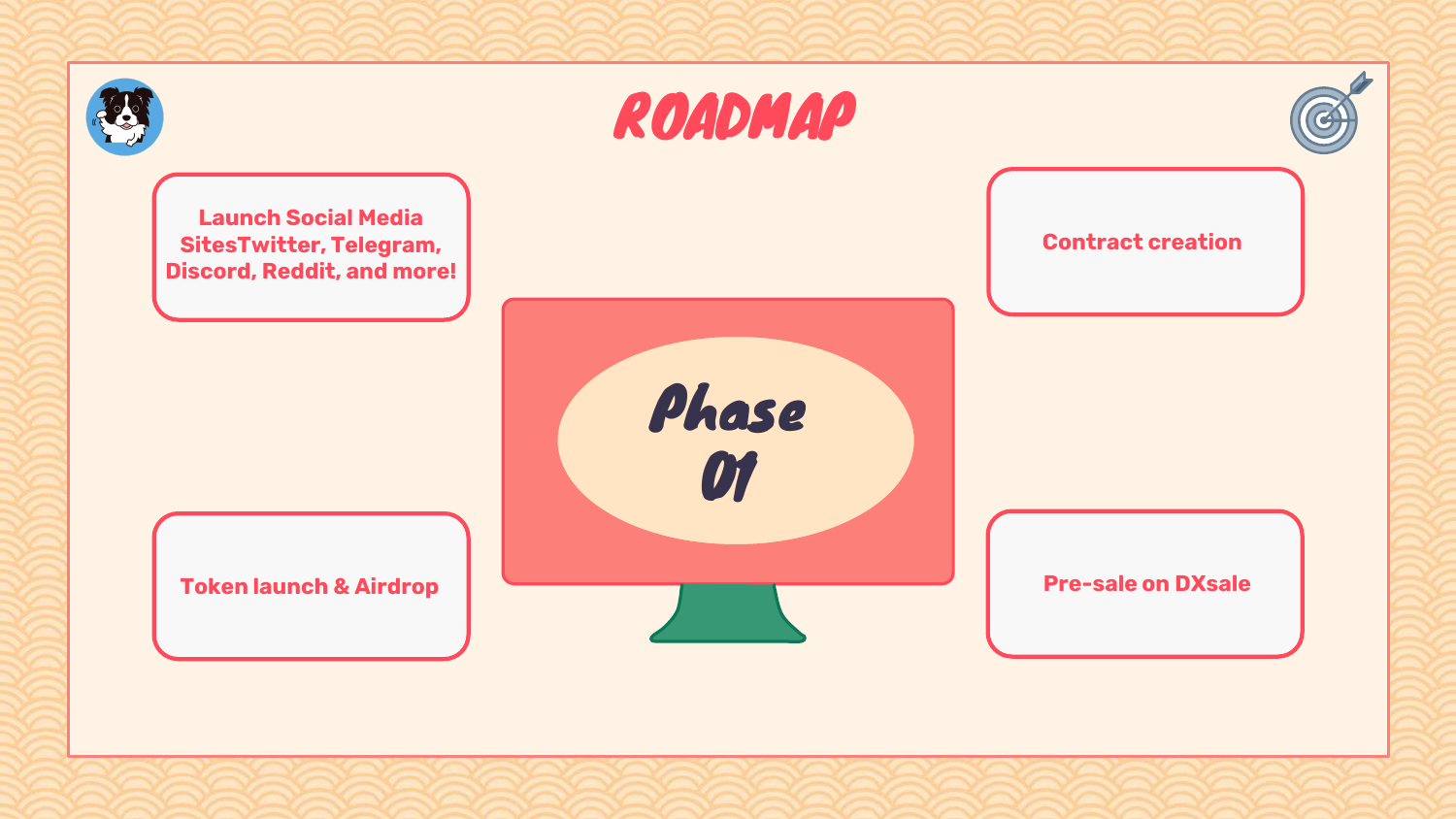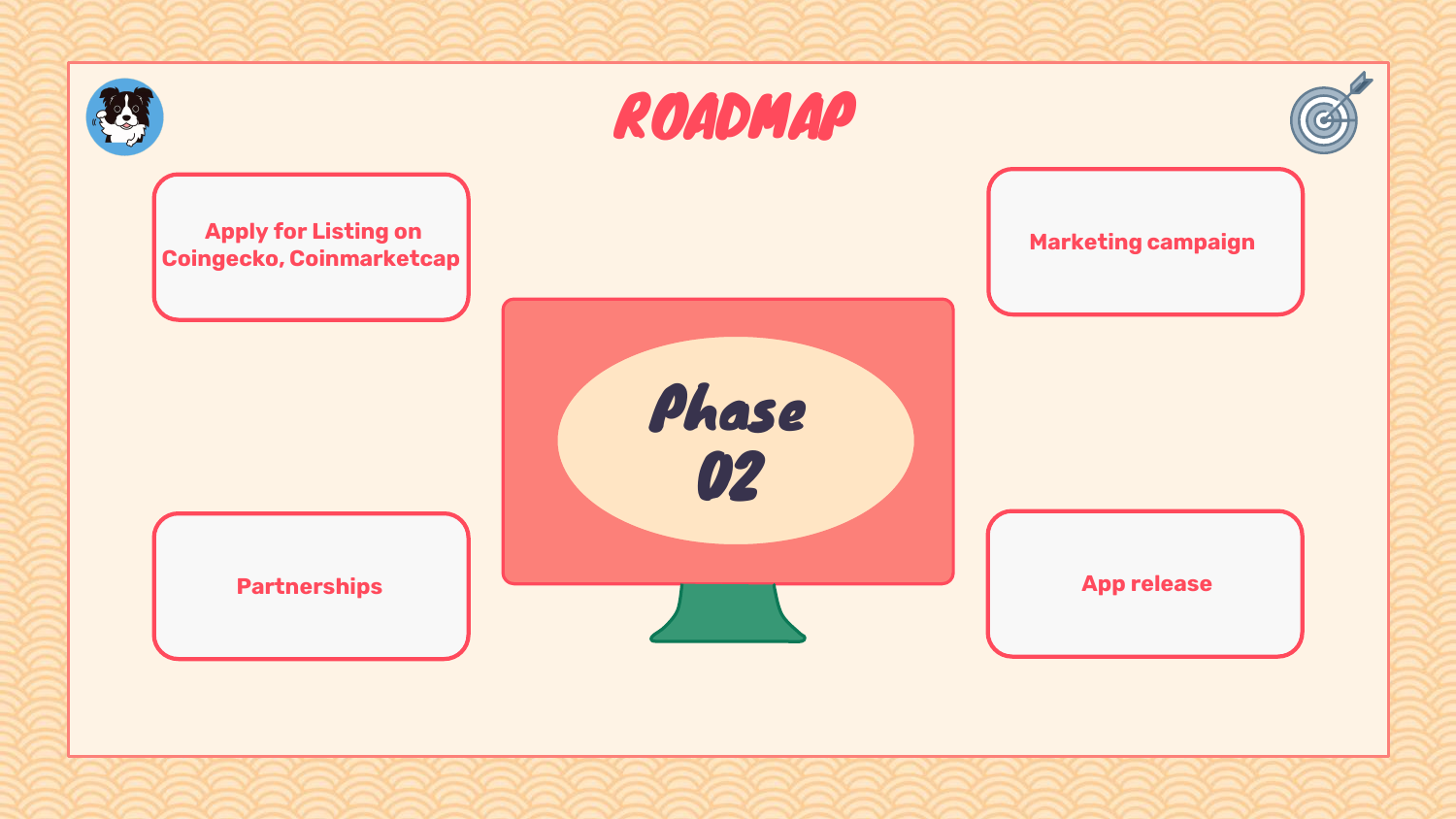